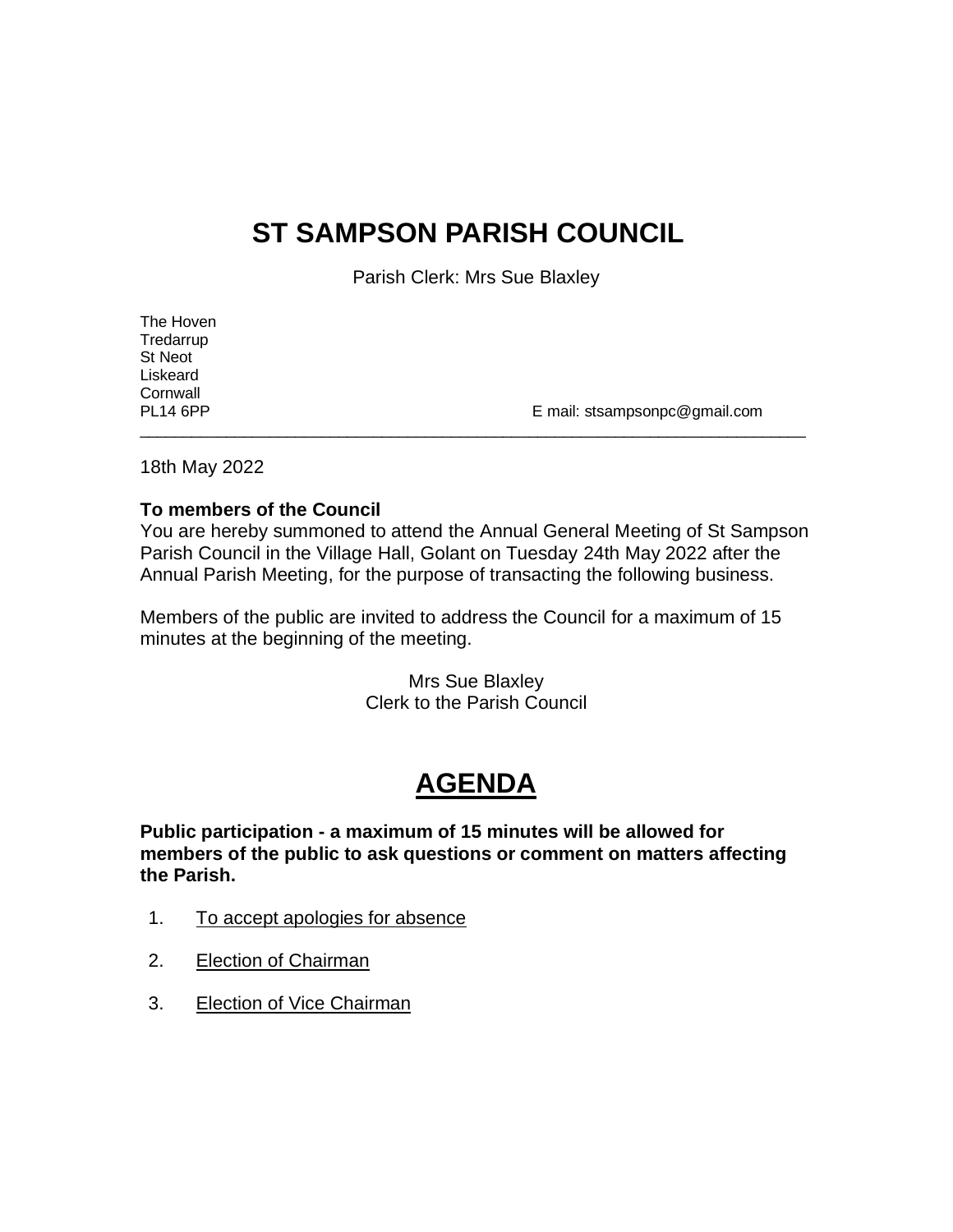- 4. To confirm the minutes of the meeting held on Tuesday 29th March 2022
- 5. Declaration of Interests in items on the agenda
- 6. Matters arising from the previous meeting

To receive and consider reports on the action points from the previous meeting;

To receive and consider reports on any other matters arising from the previous meeting

- 7. To receive the Chairman's Communications
- 8. To answer any questions from Councillors, previously notified to the Clerk
- 9. To receive a report from the Clerk
- 10. To receive a report from Cornwall Councillor A Virr
- 11. To authorise the signing of orders for payment, including -

Mrs S Blaxley (Salary and Expenses) - £572.01 Cornwall Council (Rent for Car Park – May 2022) - £166.67 Cornwall Pension Fund (Pension Contributions) - £95.62 Source for Business (Water for Public Toilet) - £61.17 HMRC (PAYE) - £51.88 Western Web (Annual webspace renewal) - £96.00

12. Finance

To receive and consider a current financial statement of the accounts

### 13. Cormorant Hotel Site

To receive and consider matters arising relating to the Cormorant Hotel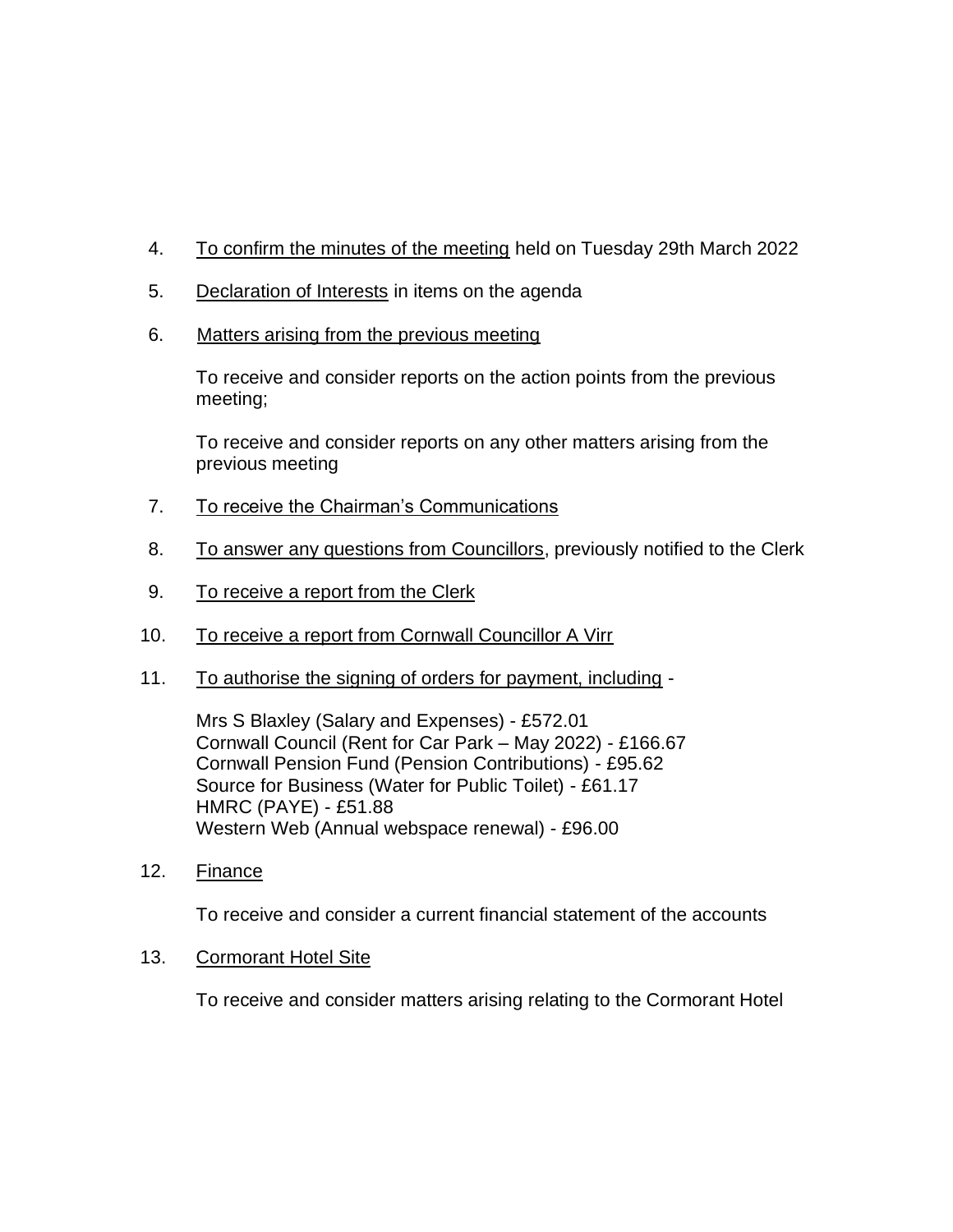site

#### 14. Devolving Assets from Cornwall Council

To receive and consider matters arising relating to the devolution of assets from Cornwall Council

#### 15. Golant Car Park

To receive and consider any matters arising relating to the car park

#### 16. Public Toilets

To receive and consider any matters arising relating to the public toilets

#### 17. Village Green and Playground

To consider applying to the National Lottery Community fund for a grant towards the new play equipment

To consider applying to the CIL fund for a grant towards the new play equipment

To receive and consider any other matters arising relating to the village green and playground

#### 18. Green Issues

To receive and consider any matters arising relating to green issues in the parish

#### 19. Highways

To receive and consider any matters arising relating to highways in the parish

#### 20. Footpaths and Benches